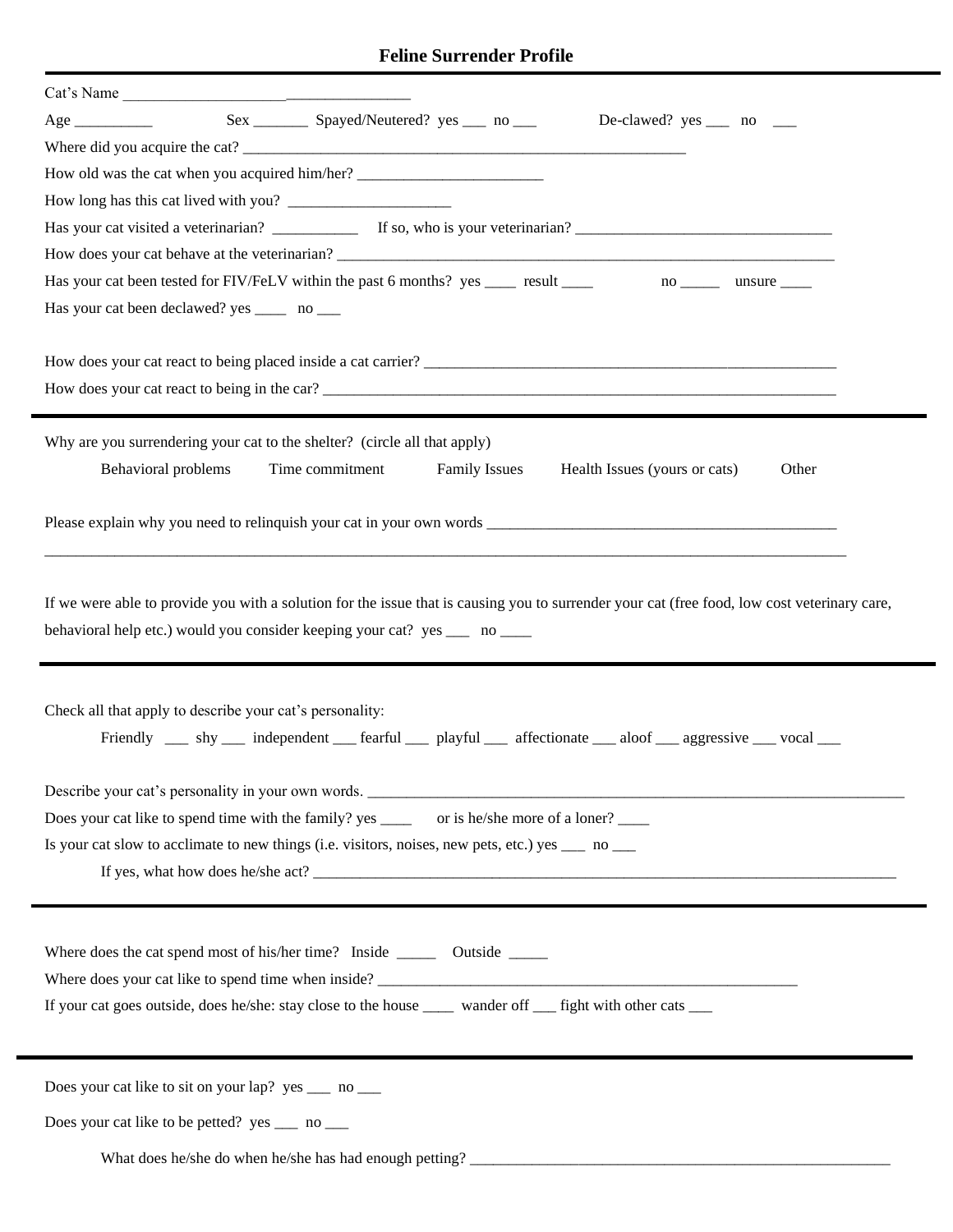| Does your cat like being picked up? yes _____ no ____                                                                         |
|-------------------------------------------------------------------------------------------------------------------------------|
|                                                                                                                               |
| Is your cat afraid of, or uncomfortable with: women _____ men ______ children _______ infants ______ none ____                |
| What does he/she do when uncomfortable? run away _____ hiss ______ swat at ______ scratch ______ bite ______                  |
| Does your cat show aggression towards: family members ______ visitors ______                                                  |
| If yes, what does he/she do: hiss _____ swat at _____ scratch _____ bite _____                                                |
| Does your cat scratch on your furniture or carpeting? yes ______ no _____                                                     |
| Do you have a scratching post for your cat? yes ____ no ____                                                                  |
| Does your cat use the scratching post? yes ______ no ______                                                                   |
| If so, which kind does he/she prefer? vertical _____ horizontal _____ cardboard ____ carpeting _____ rope _____ wood _____    |
|                                                                                                                               |
| How did your cat interact with the other cat/s? Playful _____ Tolerant _______ Avoidance _______ Aggressive ____ Fearful ____ |
| How did your cat interact with the dog/s? Playful ______ Tolerant ________ Avoidance ________ Aggressive _____ Fearful _____  |
|                                                                                                                               |
|                                                                                                                               |
| What type of litter do you use? clay _______ clumping _______ shavings _______ other _________________________                |
| Does your cat ever eliminate outside the litterbox? yes _____ no ______ If yes: urinate _____ defecate ____ both              |
| How frequently? daily _____ weekly _____ once in a while _____                                                                |
| How long has your cat been inappropriately eliminating outside the litter box?                                                |
| If urinating outside the box, is he/she spraying (urine found on vertical surfaces)? yes _____ no ______ unsure _____         |
|                                                                                                                               |
| If so, did they find a medical reason for the issue? yes __ no __ If yes, did treatment resolve the issue? yes __ no __       |
|                                                                                                                               |
|                                                                                                                               |
| Feeding: Dry food:<br>once daily _____ twice daily ______ free feed ______ never ____                                         |
| Canned food: once daily _____ twice daily ______ free feed ______ never _____                                                 |
|                                                                                                                               |
|                                                                                                                               |